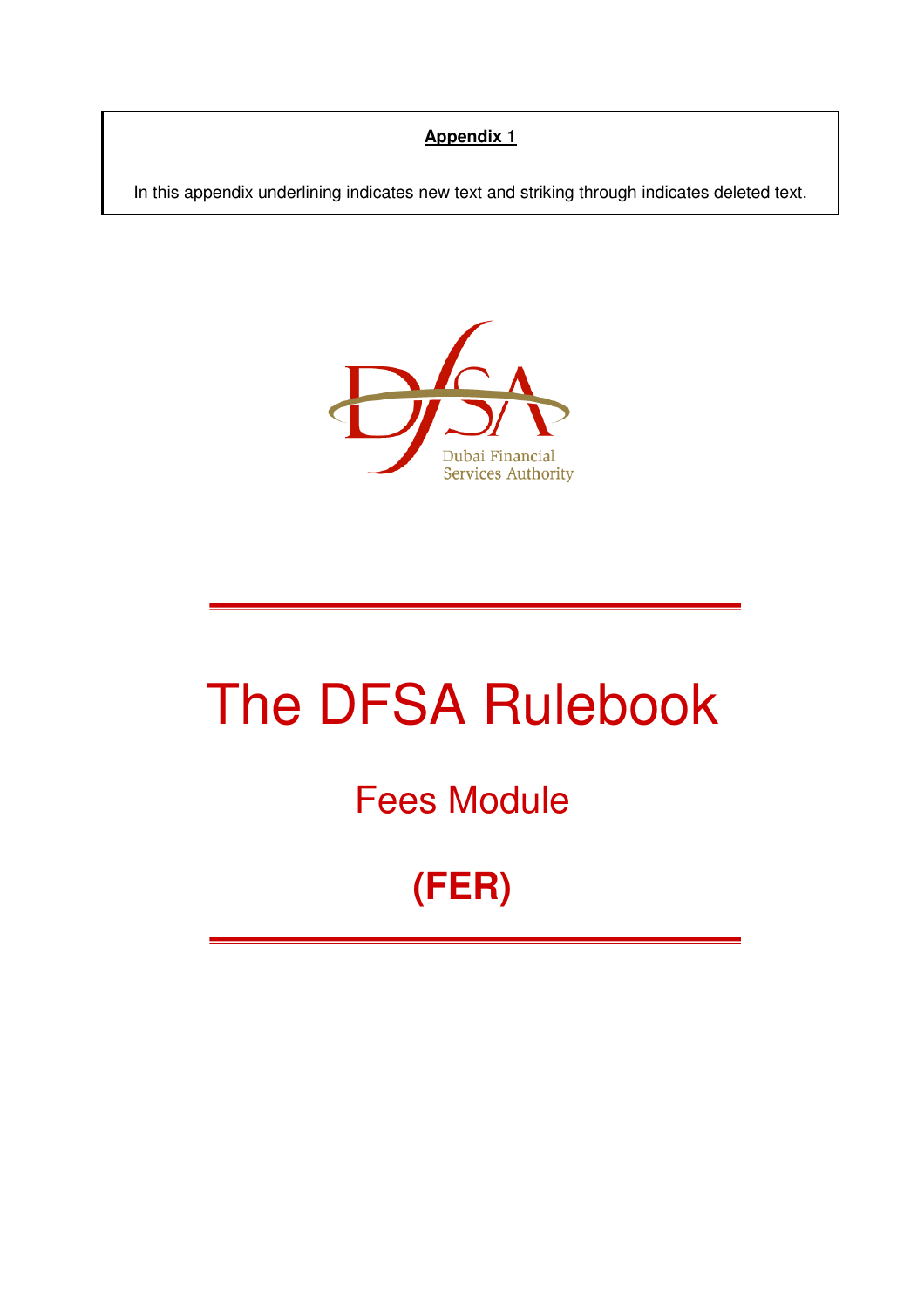

## **1 INTRODUCTION**

#### **………..**

- **1.1.2** This module also applies to a Person who is:
	- (a) an Authorised Person;
	- (b) an Auditor ;
	- (c) an Ancillary Service Provider; and
	- (d) a Bidder.

#### **Guidance**

- 1. The FER module comes into force on 1 December 2007. The effect of the coming into force of the Rules on that date is:
	- a. All applications filed on or after 1 December will be subject to the new fee structure in respect of application fees and, thereafter, in respect of initial and subsequent annual fees.
	- b. All applications filed prior to 1 December will be subject to the current application fees set out in the relevant modules. However, the initial annual fee to be charged will depend on whether registration, authorisation or Recognition is granted prior to 1 December in which case the current fees remain applicable or if the registration, authorisation or Recognition is granted on or after 1 December then the new fee structure applies in respect of initial annual fees and subsequent annual fees.
- 2. In paragraph 1, "applications" include applications to extend the scope of a Licence, to wind up a Fund, upon filing a Prospectus and in respect of bid documents.

# **1.2 General provisions**

#### **…………**

- **1.2.2** (1) In regard to fees payable pursuant to chapter 3:
	- (a) the initial annual fee must be paid in full to the DFSA within 21 days of the date on which the Licence, Recognition or registration is granted or notification made; and
	- (b) subsequent annual fees are payable in advance and must be paid in full to the DFSA on or before 1 January of any the calendar year to which the fee relates.
	- (2) When a fee of the kind specified under (1) is not paid in full on or before the due date or within the prescribed period, such non-payment incurs a late payment fee of:
		- (a) \$1,000; or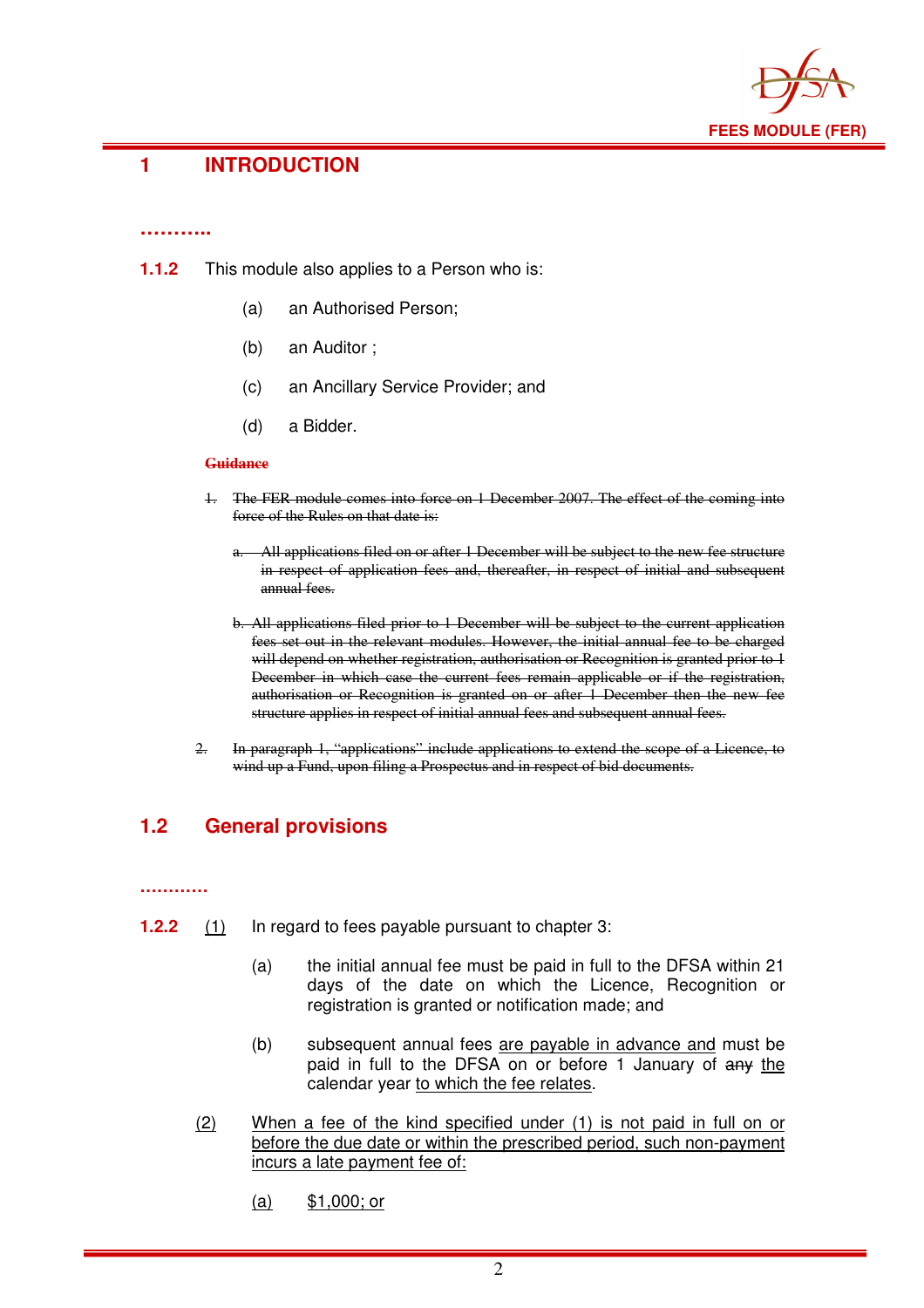

#### (b) an amount equivalent to 3% of the annual fee due,

whichever is the greater. In addition the annual fee due shall be increased by 1% for each calendar month, or part of a calendar month, that it remains outstanding beyond the due date.

(3) Nothing in this Rule limits the right of the DFSA to take any other action.

#### **Guidance**

- 1. In regard to the payment of an annual fee on or before 1 January, invoices will be issued at least 21 days before that date.
- 2. If a fee is not paid by the date on which it becomes due, the Person is in breach of a Rule and the DFSA is entitled to take action including, but not limited to, taking steps to withdraw authorisation to conduct one or more Financial Services.
- **1.2.3** In respect of a fee payable pursuant to chapter 5, payment must be made to the DFSA by the Bidder:
	- (a) at the time of filing of the Bid Document with the DFSA; and
	- (b) before the document is posted.

#### **Guidance**

If a fee under chapter 5 is not paid by the date on which it becomes due, the Person is in breach of a Rule and the DFSA is entitled to take action including, but not limited to, taking steps to suspend or cancel listing.

**1.2.4** [deleted] Where any fee is due from any Person under a provision of these Rules, the Person must pay it by the date on which it becomes due. If the Person fails to do so then, without limiting the right of the DFSA to take any other action, the sum due shall be increased by 1% for each calendar month, or part of a calendar month, that it remains outstanding beyond the due date.

#### **Guidance**

If a fee is not paid by the date on which it becomes due, the Person is in breach of a Rule and the DFSA is entitled to take action including, but not limited to, taking steps to withdraw authorisation to conduct one or more Financial Services or to suspend or cancel listing.

**………**

- **1.2.7** (1) In respect of any fee payable in accordance with FER, the fee must, subject to (2), be paid:
	- (a) by the responsible Person to whom the Rule applies;
	- (b) in United States Dollars; and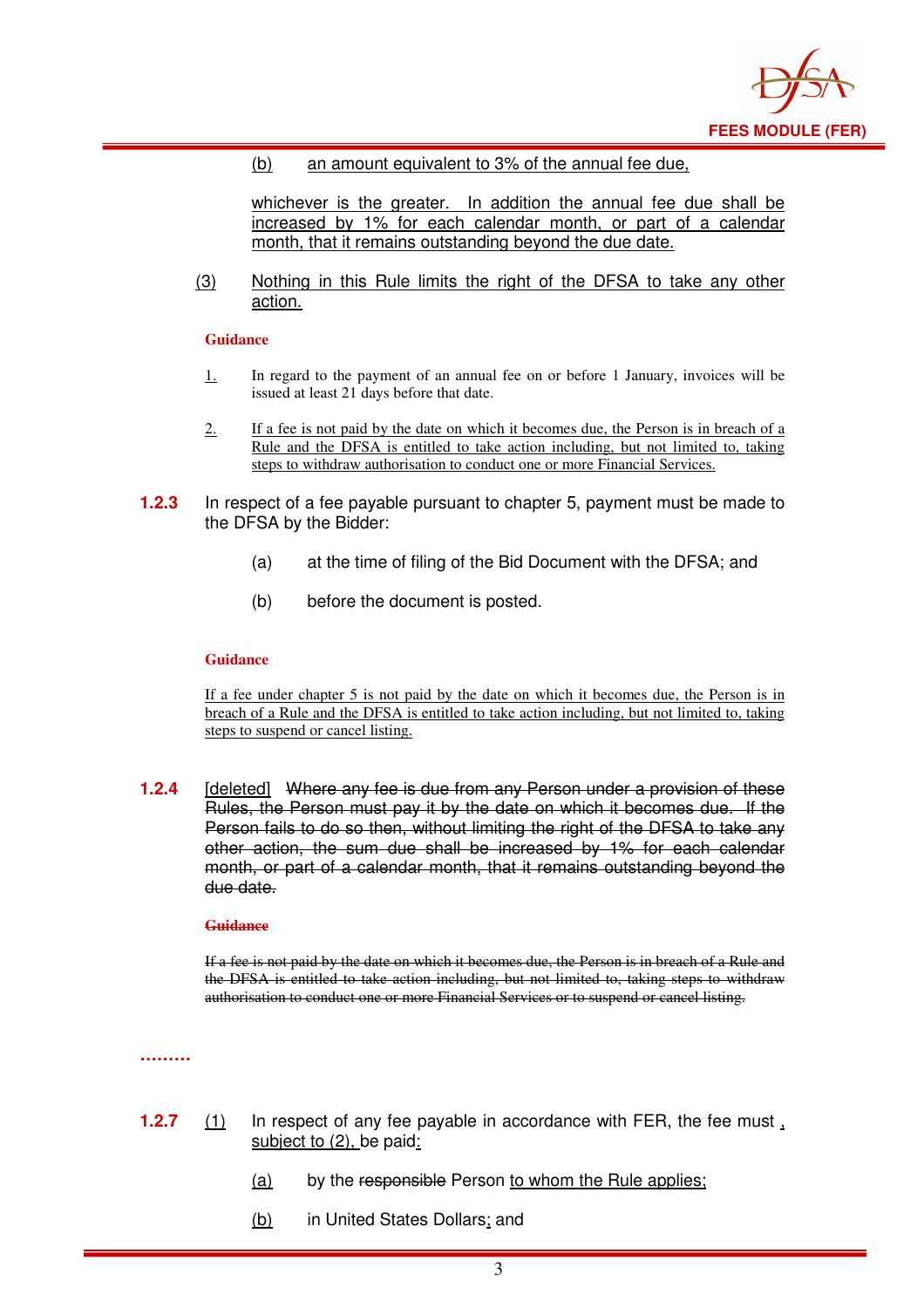

- (c) by bank transfer directly from a bank account maintained by the Person specified in (a) into the DFSA's bank account.
- (2) The DFSA will accept payment of a fee in United States Dollars from a member of the applicant's Group, the applicant's Parent, the applicant's legal advisor (where such an advisor is an Ancillary Service Provider) or a Person who has applied to be a Controller in relation to the applicant but only where:
	- (a) the relevant fee is an application fee under section 2.1, 2.3 or 2.7; and
	- (b) the applicant is in formation and does not have a commercial licence to enable it to open a bank account in its own name.

# **2. APPLICATION FEES**

# **2.1 Application for a Licence**

- **2.1.1** (1) An applicant applying for a Licence authorising it to carry on one or more Financial Services specified in the left hand column of the table in (2) must pay to the DFSA the highest of the corresponding fees in the right hand column of the table.
	- (2) This is the table referred to in (1):

| Accepting Deposits or Providing Credit.                                                                                               | \$70,000 |
|---------------------------------------------------------------------------------------------------------------------------------------|----------|
| Dealing in Investments as Principal (except as a<br>matched principal).                                                               | \$40,000 |
| Effecting Contracts of Insurance or Carrying Out<br>Contracts of Insurance (except as a Captive<br>Insurer, as a PCC, or as an ISPV). | \$40,000 |
| Operating a Collective Investment Fund.                                                                                               | \$40,000 |
| Operating an Alternative Trading System.                                                                                              | \$40,000 |
| Dealing in Investments as a matched principal.                                                                                        | \$25,000 |
| Dealing in Investments as Agent.                                                                                                      | \$25,000 |
| Managing Assets.                                                                                                                      | \$25,000 |
| Providing Custody.                                                                                                                    | \$25,000 |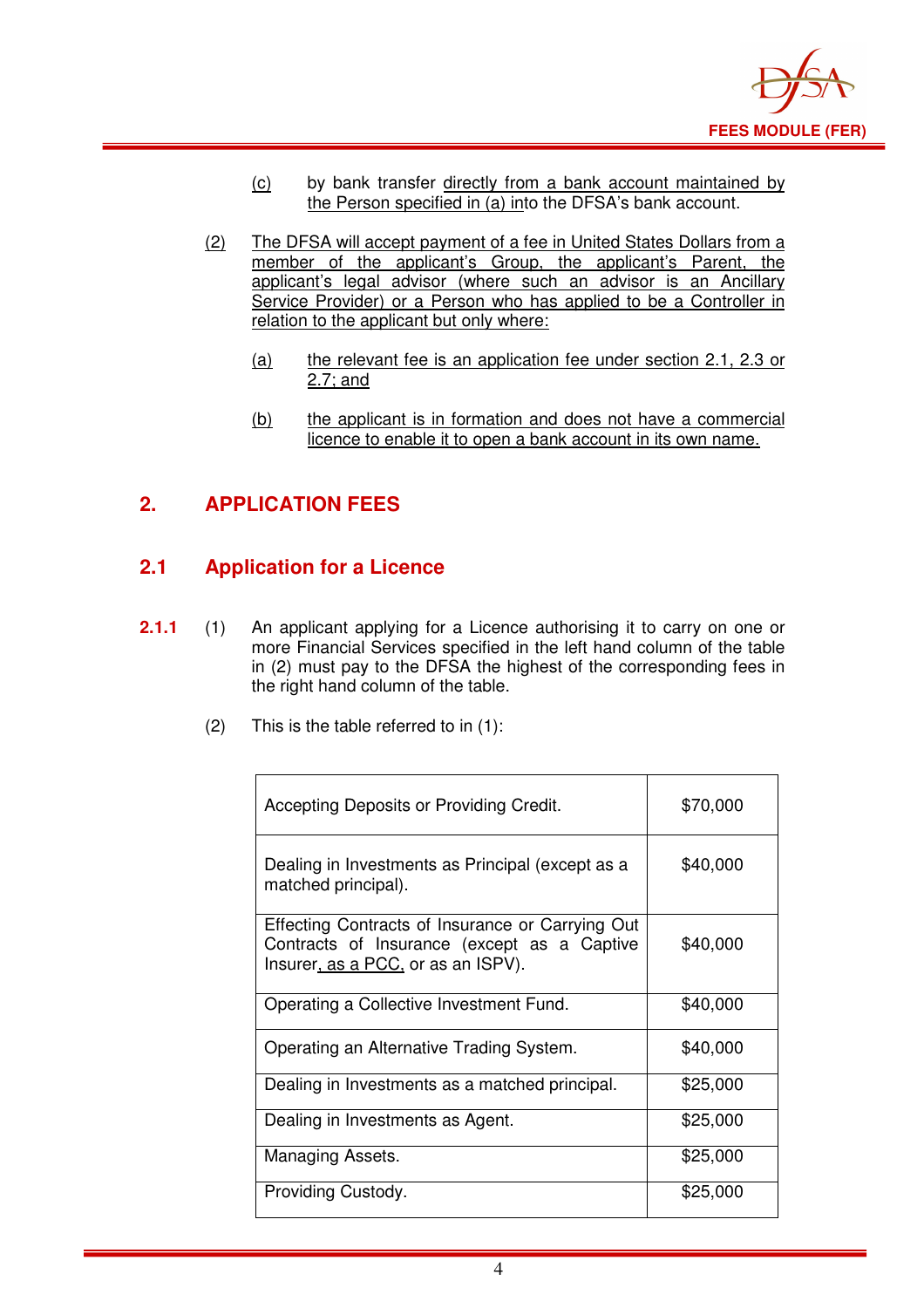

| Managing a Profit Sharing Investment Account.                                                         | \$25,000 |
|-------------------------------------------------------------------------------------------------------|----------|
| <b>Providing Trust Services.</b>                                                                      | \$25,000 |
| Acting as the Trustee of a Fund.                                                                      | \$25,000 |
| Arranging Credit or Deals in Investments.                                                             | \$15,000 |
| Advising on Financial Products or Credit.                                                             | \$15,000 |
| Arranging Custody.                                                                                    | \$15,000 |
| Insurance Intermediation.                                                                             | \$15,000 |
| Insurance Management.                                                                                 | \$15,000 |
| Effecting Contracts of Insurance or Carrying Out<br>Contracts of Insurance as a Captive Insurer or as | \$15,000 |
| an ISPV.                                                                                              | \$5,500  |
| <b>Effecting Contracts of Insurance or Carrying Out</b><br><b>Contracts of Insurance as a PCC:</b>    |          |
| (a)<br><u>for the core; and</u>                                                                       | \$8,000  |
| (b)<br>for each cell                                                                                  | \$1,000  |
| Providing Fund Administration.                                                                        | \$15,000 |

#### **………**

2.1.4 An applicant applying for a Licence authorising it to carry on the Financial Service of Operating a Representative Office must pay to the DFSA an application fee of \$2,000.

**………**

# **2.8 Application to add a new cell to an existing PCC**

2.8.1 A Licenced PCC applying to add one or more new cells must pay to the DFSA \$1,000 in respect of each cell to be added.

**………**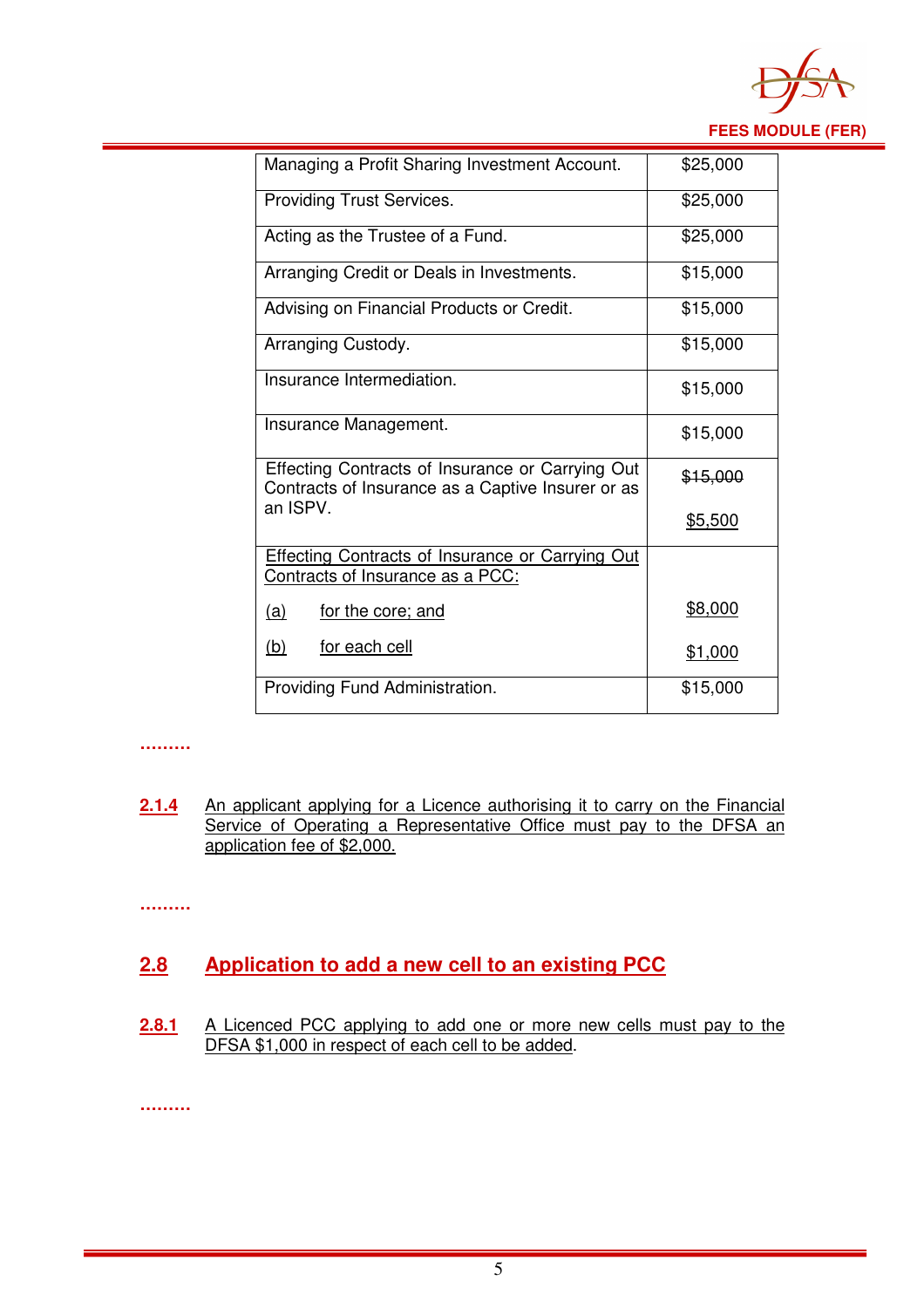

٦

 $\top$ 

# **3 PERIODIC FEES**

# **3.2 Authorised Firms (subsequent periods)**

- **3.2.1** (1) An Authorised Firm must pay to the DFSA an annual fee for any period of regulation after the initial period described in Rule 3.1.1.
	- (2) The annual fee is:
		- (a) the highest of the fees specified in the right hand column of the table in (3) corresponding to the Financial Services specified in the left hand column of the table which the Authorised Firm is authorised to carry on under its Licence; plus
		- (b) \$1,000 for each complete \$1,000,000 of expenditure, where "expenditure" has the meaning given in Rule 3.2.2.

| (3) | This is the table referred to in $(2)$ $(a)$ : |
|-----|------------------------------------------------|
|     |                                                |

| Accepting Deposits or Providing Credit.                                                                                                                                               | \$70,000 |
|---------------------------------------------------------------------------------------------------------------------------------------------------------------------------------------|----------|
| Dealing in Investments as Principal (except as a<br>matched principal).                                                                                                               | \$40,000 |
| Effecting Contracts of Insurance or Carrying Out<br>Contracts of Insurance where the Authorised<br>Firm is not carrying on business as a Captive<br>Insurer, as a PCC, or as an ISPV. | \$40,000 |
| Operating a Collective Investment Fund.                                                                                                                                               | \$40,000 |
| Operating an Alternative Trading System.                                                                                                                                              | \$40,000 |
| Dealing in Investments as a matched principal.                                                                                                                                        | \$25,000 |
| Dealing in Investments as Agent.                                                                                                                                                      | \$25,000 |
| Managing Assets.                                                                                                                                                                      | \$25,000 |
| Providing Custody.                                                                                                                                                                    | \$25,000 |
| Managing a Profit Sharing Investment Account.                                                                                                                                         | \$25,000 |
| <b>Providing Trust Services.</b>                                                                                                                                                      | \$25,000 |
| Acting as the Trustee of a Fund.                                                                                                                                                      | \$25,000 |
| Arranging Credit or Deals in Investments.                                                                                                                                             | \$15,000 |
| Advising on Financial Products or Credit.                                                                                                                                             | \$15,000 |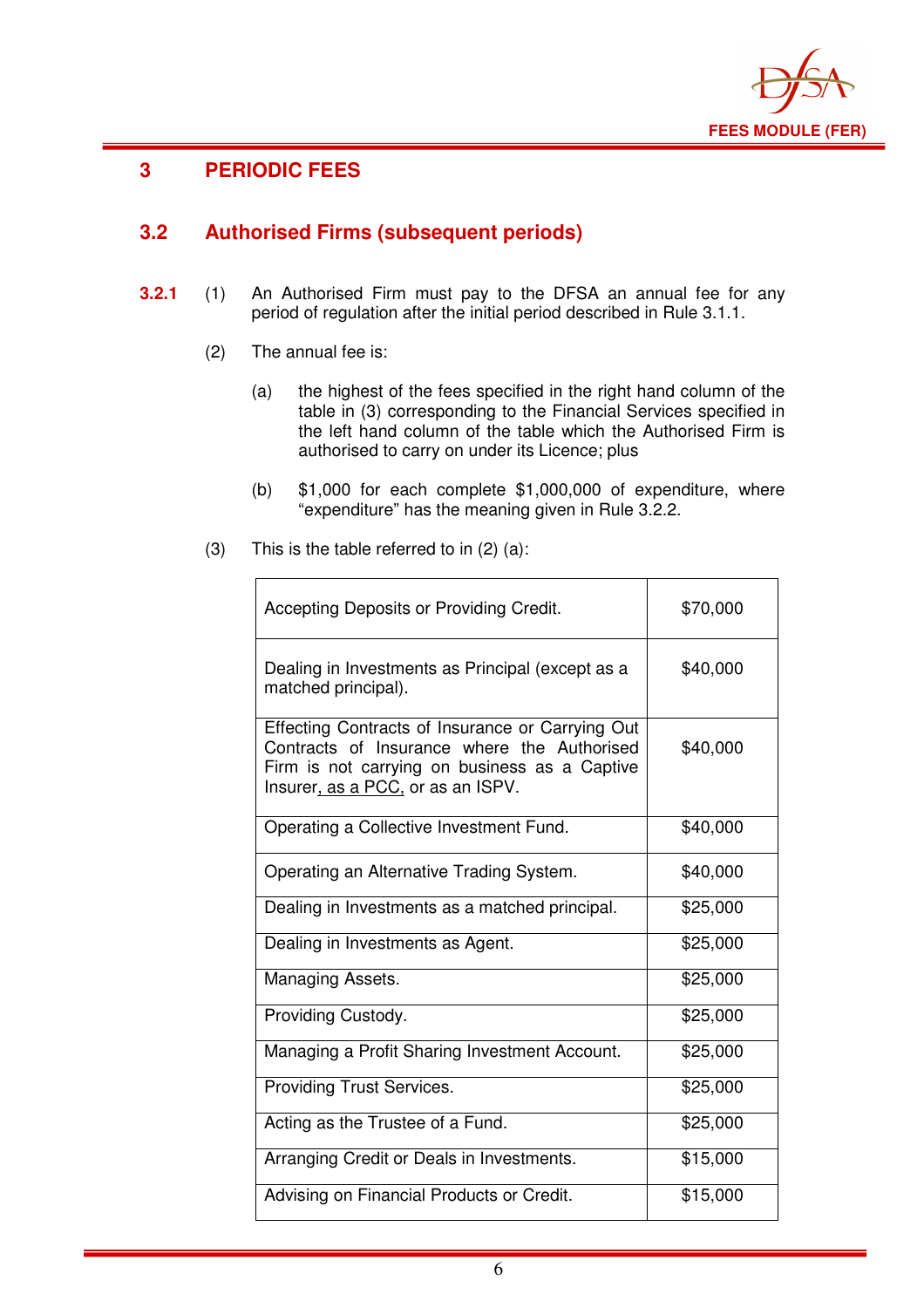

| Arranging Custody.                                                                                     | \$15,000            |
|--------------------------------------------------------------------------------------------------------|---------------------|
|                                                                                                        |                     |
| Insurance Intermediation.                                                                              | \$15,000            |
| Insurance Management.                                                                                  |                     |
|                                                                                                        | \$15,000            |
| Effecting Contracts of Insurance or Carrying Out<br>Contracts of Insurance where the Authorised        | <del>\$15,000</del> |
| Firm is carrying on business as a Captive Insurer<br>or as an ISPV.                                    | \$5,500             |
| <b>Effecting Contracts of Insurance or Carrying Out</b><br>Contracts of Insurance where the Authorised |                     |
| <u>Firm is carrying on business as a PCC:</u>                                                          |                     |
| (a) for the core; and                                                                                  | \$8,000             |
| (b) for each cell                                                                                      | <u>\$1,000</u>      |
| Providing Fund Administration.                                                                         | \$15,000            |

- (4) The annual fee for an Authorised Firm authorised as a Representative Office is \$4,000.
- 

**………**

### **3.10 Domestic Funds (subsequent periods)**

- **3.10.1** (1) An Operator must pay to the DFSA in respect of each Domestic Fund for which it is the Operator the annual fee prescribed in (2) for any period after the initial period described in Rule 3.9.1.
	- (2) The annual fee for any period after the initial period is:
		- (a) the amount calculated by multiplying the net asset value of the Fund by 0.001; or
		- (b) in the case of an Umbrella Fund, the amount calculated by adding together the net asset value of each of its sub-funds and multiplying that total figure by 0.001.
	- (3) The net asset value, for the purposes of (2), is the net asset value:
		- (a) determined on 10 November (of the year immediately prior to the calendar year for which the fee is payable);
		- (b) determined at the most recent valuation conducted prior to  $10$ November the date in (a) if no valuation was conducted for the date in (a); or